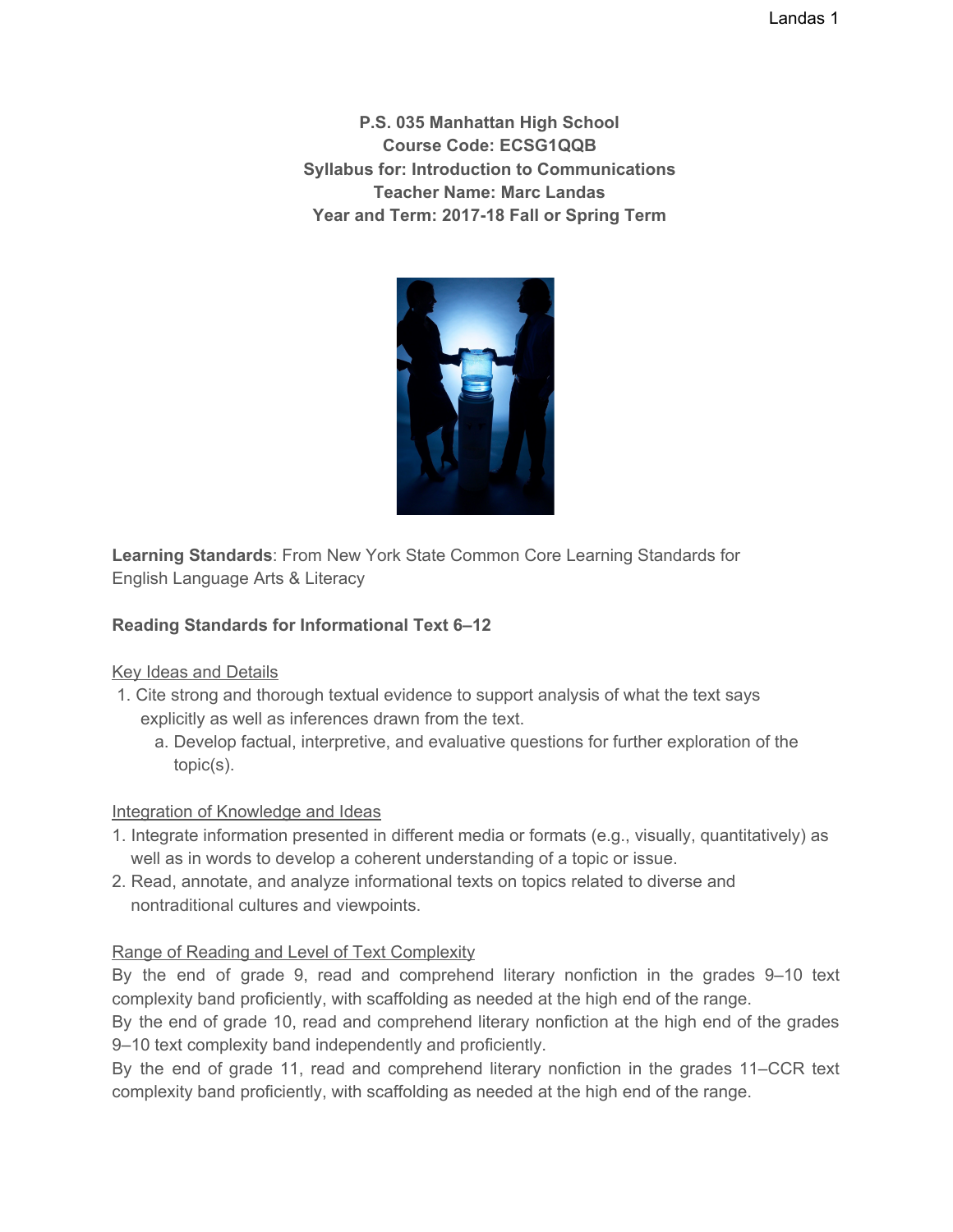By the end of grade 12, read and comprehend literary nonfiction at the high end of the grades 11– CCR text complexity band independently and proficiently.

#### **Writing Standards 6–12**

### Production and Distribution of Writing

1. Produce clear and coherent writing in which the development, organization, and style are appropriate to task, purpose, and audience.

2. Develop and strengthen writing as needed by planning, revising, editing, rewriting, or trying a new approach, focusing on addressing what is most significant for a specific purpose and audience.

3. Use technology, including the Internet, to produce, publish, and update individual or shared writing products, taking advantage of technology's capacity to link to other information and to display information flexibly and dynamically.

### **Speaking and Listening Standards 6-12**

#### Comprehension and Collaboration

1. Initiate and participate effectively in a range of collaborative discussions (one-on-one, in groups, and teacher-led) with diverse partners.

a. Seek to understand other perspectives and cultures and communicate effectively with audiences or individuals from varied backgrounds.

## **College and Career Readiness Anchor Standards for Language**

#### Vocabulary Acquisition and Use

1. Acquire and use accurately general academic and domain-specific words and phrases, sufficient for reading, writing, speaking, and listening at the college and career readiness level; demonstrate independence in gathering vocabulary knowledge when considering a word or phrase important to comprehension or expression.

#### **Course Description**:

This course will be an Introduction to Communication. We will explore general concepts of communication and how we use different forms of communication in specific situations and with specific people. We will practice situations that require us to use effective people skills, empathy, persuasion, and small-talk. Students will read and write both analytic and creative pieces, have opportunities to do group work, and prepare projects and presentations.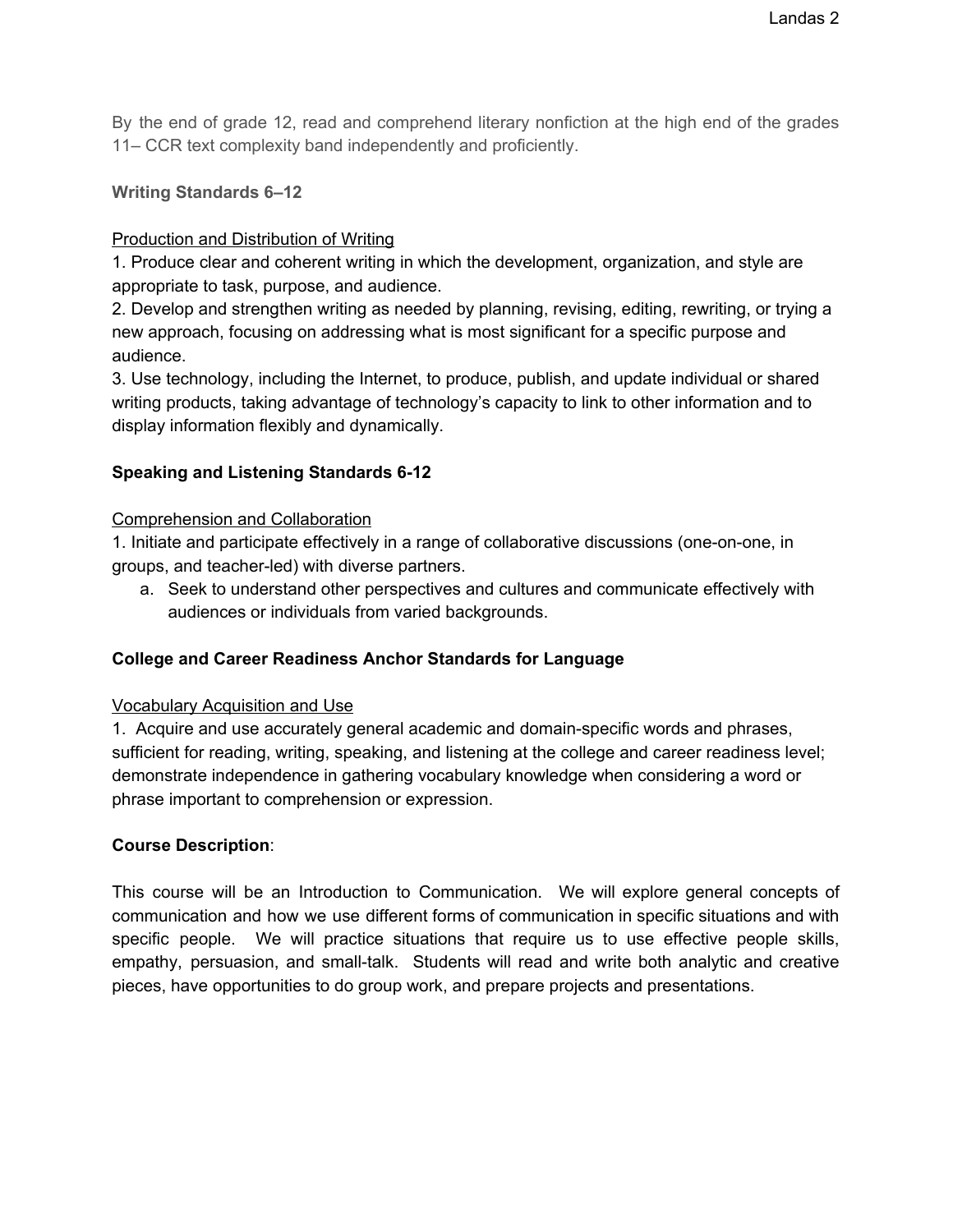#### **Calendar or Unit Map**:

Unit One: Personal Communication

- Definition of communication; how it happens
- Elements of effective communication; what can make it ineffective
- What distinguishes humans from other life forms is language, most commonly reading, writing, listening, and speaking.
- Compare and contrast with communication among other life forms.
- Personal communication goes far beyond language.
- Only 10 % of what we communicate comes from verbal communication (language).
- 90% of what we communicate comes from non-verbal communication.
	- Eye contact
	- Facial expressions
	- Body language
- We also communicate with others through our use of personal space. This is determined by cultures.

Unit Two: Learning Styles

- The ways we prefer to learn impacts how we communicate and our understanding of how others communicate with us.
- One way of dividing our learning styles is according to our preferences as KTAV learners.
	- K stands for kinesthetic: this means movement (people who like to dance, play sports, or are always tapping their pencils and pens).
	- $\circ$  T stands for tactile: this means touching (people who like to build things, do, laboratory experiments, and projects).
	- A stands for auditory: this means hearing (people who like verbal communication - listening, speaking, and music).
	- $\circ$  V stands for visual: this means seeing (people who like reading, watching movies, looking at things).

#### **Course Materials**:

- pens (blue or black ink)
- sharpened pencils with good erasers
- a loose leaf binder with loose leaf paper
- a folder with two pockets for your work
- a flash drive for a computer
- a G-mail account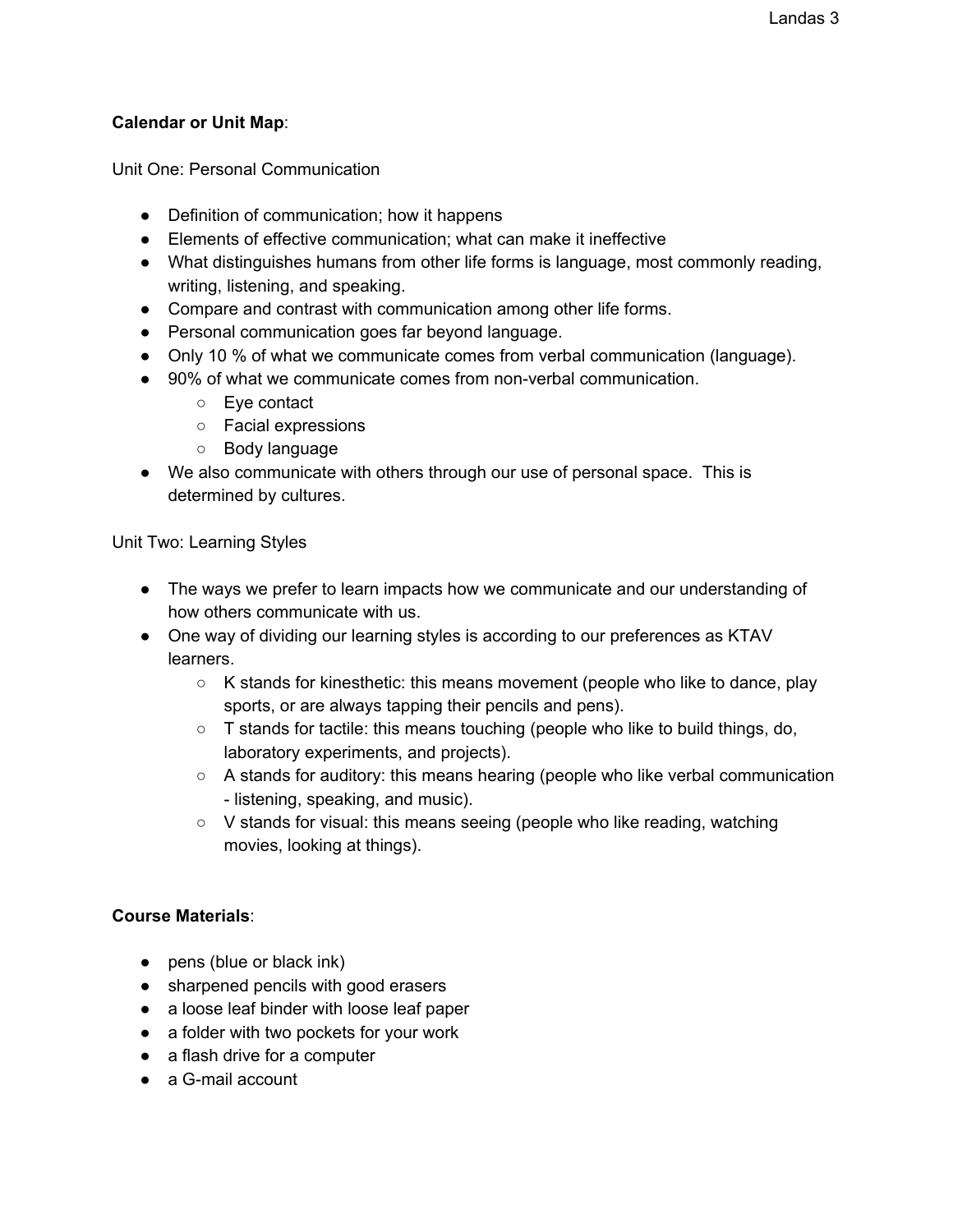● Other suggestions include: colored pencils and pens; highlighters; Post-it notes; index cards; a dictionary to use at home; a public library card

#### **Grading policy**:

- 1 Attendance (10%)
	- You must sign in using the class attendance book as soon as you enter the class each day. Miss Owen is in charge of the attendance book.
	- You are late if you are here after the scheduled time. I will mark you tardy in Skedula.
	- If you are late, but you have a pass, please leave it with Miss Owen. I will keep them.
	- *● If you are late, please enter the room quietly and respectfully.*
	- If you are absent, you must have an excuse note to prove it.
	- Excessive absences and/or latenesses will affect your grade.
- 2 Participation (15%)
	- Be a courteous listener. You are to listen to me, to other adults in the room, and your peers. Please do not interrupt someone else who is speaking.
	- To be recognized in a class discussion, please RAISE YOUR HAND. Talking out of turn is rude and disruptive to everyone. Speak in a clear voice with a tone that is loud enough for everyone to hear but without shouting.
	- Even if you do not agree with someone's point of view, make sure you respond to the issue being discussed; it is inappropriate to insult or verbally attack the person.
	- If you are asked to work in groups, please be sure that you participate in the group activity, either by sharing ideas or according to the group role you have been assigned such as reader, note taker, checker, or presenter.
	- Be prepared for class with notebooks, books (if they are given), handouts, supplies, and assignments.
	- Focus on the lesson and work on the assigned tasks (listening, taking notes, reading, writing, and other tasks). The more you concentrate the better it will be for everyone in the room.
	- I reserve the right to change your seat at any time.

#### 3. Assignments (75%)

- 20% of your grade is Homework (whether it is checked, collected, or graded).
- 15% of your grade is Do Nows and Quizzes.
- 20% of your grade is Essays and Exams.
- 20% of your grade is Presentations and Projects.

All work will be assigned a due date. An assignment is late if you do not have it when it is *collected or checked. It is better to submit some work, even if it is incomplete than not*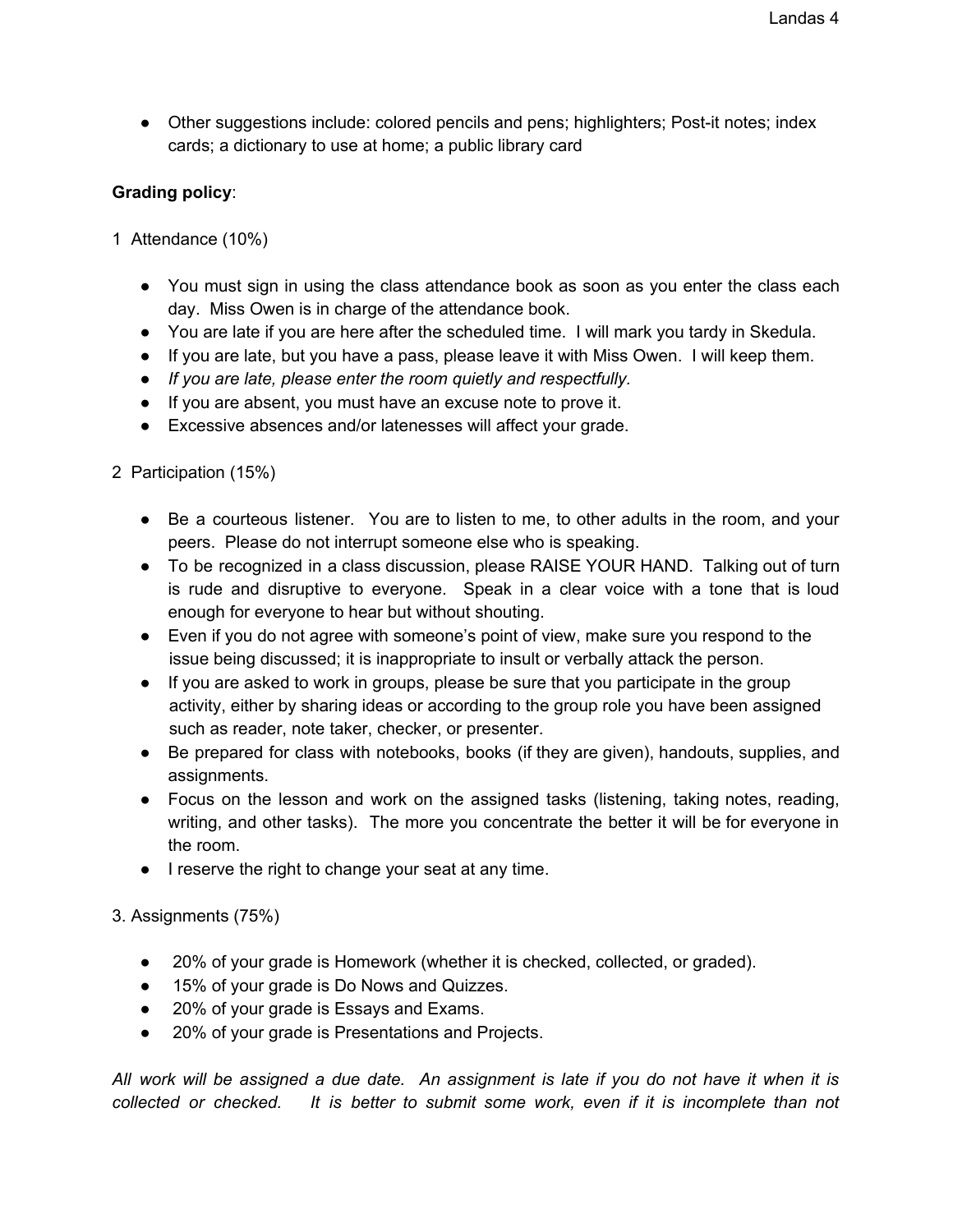*submitting anything at all. If you do something, you may receive partial credit. If you submit nothing, you will receive a zero and you may not make up the work. The only exceptions are when you have written documentation for absence. Then It is your responsibility to see Miss Owen for any work you have missed.*

#### **Other expectations**:

- 1. Books
	- You are required to bring any books (if they are used) and handouts that have been distributed, so that we may use them in class. These should be in your folder or looseleaf.
	- Each time a textbook is assigned, you will sign out the book with your name and the book number. The book must be returned at the time it is collected. If you lose the book you will be required pay a fee for a lost book. You may also bring a free reading book to class, so that even when you finish another task early, you always have something to read.
- 2. Common courtesy
	- If something is not yours, DON'T touch it.
	- Respect people's privacy and space. Keep your space tidy and organized.
- 3. Your personal best and future success
	- High school is a great place to prepare for situations where you may be interviewed for a job, or a college or university. High school is a great place to prepare for situations where you may be interviewed for a job, or a college or university. You wouldn't wear a hat, a bandana, or baggy pants hanging down below your waist, on these occasions. You also wouldn't fix your hair or make-up, use your cell phone, chew gum, eat, or drink at those times. Practice now to succeed in the future.
	- Think before you speak. Use appropriate language; avoid cursing or using language that may be offensive. This shows maturity and respect for yourself and others.
	- Ask good questions and ask for help when necessary. Miss Owen and I are happy to help you in class. An excellent time to see me for extra help is during my office hour: Friday 8:00-8:55 during SGI. If that does not work, please see me so we can schedule another time that is mutually convenient.
	- You can always e-mail me: mlandasp35m@gmail.com
- 8. Academic Integrity
	- All work that you submit must be your own work. It is dishonest to do any of the following: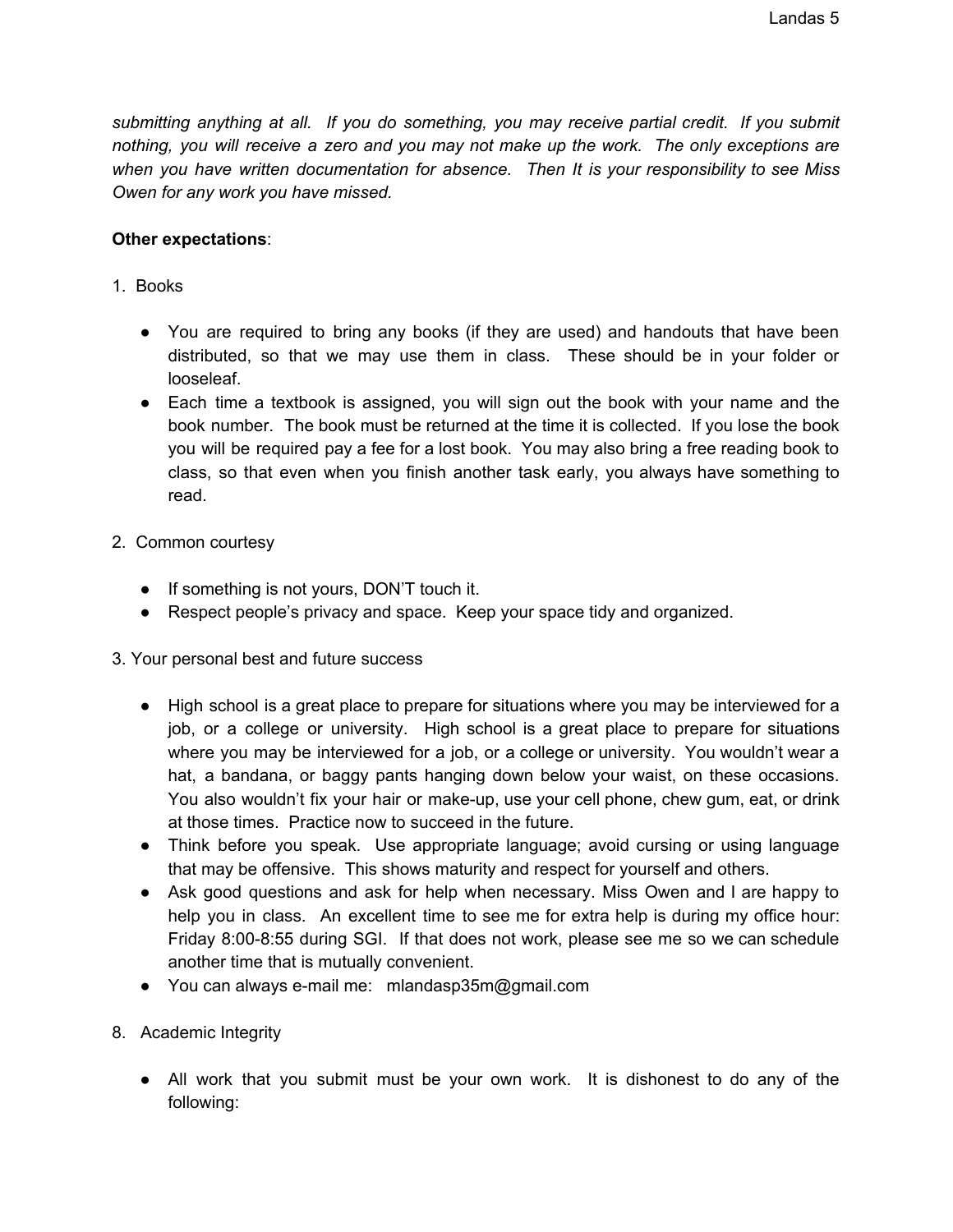- Copy and/or submit anyone else's assignment, even if you have changed it
- Copy from a source without giving proper credit and in the proper format. That is called plagiarism. (You will learn about citations and bibliographies throughout high school and college. These are the proper ways to give credit for sources).
- Cheating on any type of assignment (see #3 above) whether you cheated or helped someone else to cheat.

If you do any of these things, you will receive a zero and be referred for discipline.

Please see the contract on the next page.